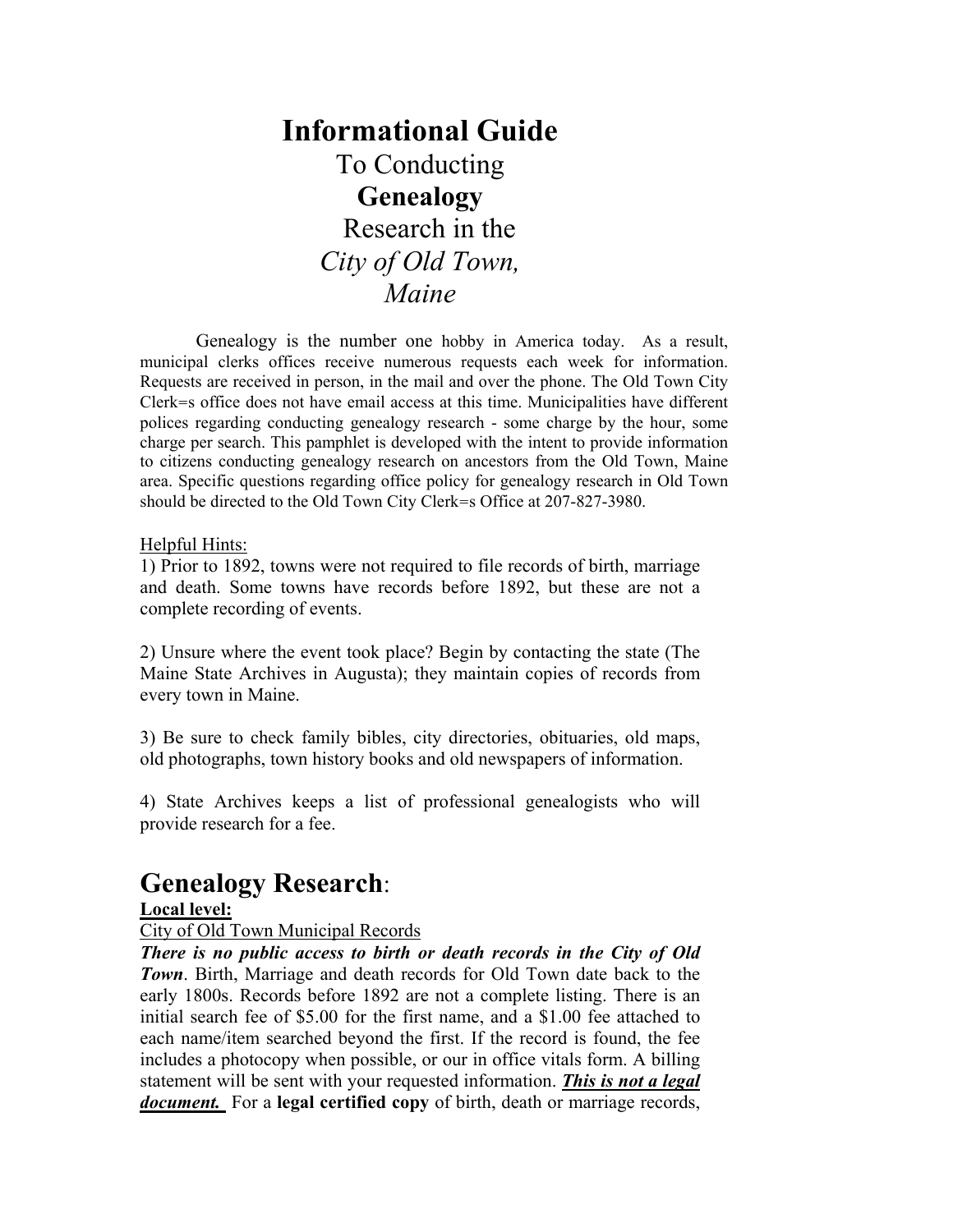a fee of \$10.00 each is required. Certified copies need to be paid in advance. Make check payable to City of Old Town. Include all known information with the written request - name, dates, etc. Office hours are Mon - Fri, 8am - 4:30pm. Old Town City Hall, City Clerk Office, 150 Brunswick St., Old Town, ME 04468-1497. 207-827-3980. *Due to volume of requests, we prefer written requests for searches.*

Old Town Public Library Material on City's history, Indian Island & French Island history, old newspapers. Old Town Public Library, 46 Middle St. Old Town, Me 207- 827-3972 [www.old-town.lib.me.us](http://www.old-town.lib.me.us)

Old Town Indian Island/ Penobscot Indian Nation For those with Indian Heritage in the Old Town area. Indian Island Community Ctr, 12 Wabanaki Way, Old Town, ME 04468 207-827-7776

#### Area Churches

No central source for information. You must contact individual churches for information. There are12 churches in Old Town.

Cemetery listings - The Old Town City Clerk's Office (207-827- 3980) and Public Works Dept. (207-827-3974), hold cemetery records and library website.

Penobscot County Register of Probate Adoptions, legal change of names, guardianship and wills. 97 Hammond St., Bangor, ME 04401 207-942-8769.

Penobscot County Register of Deeds

Land records, property deeds, and titles to property. 97 Hammond St., Bangor, ME 04401 207-941-3040.

#### **State level:**

Maine State Archives Birth, marriage and death records for each town in the state from 1892- 1922. 84 State House Station, Cultural Building, Augusta, ME 34333-0084. Search Room 207-287-5788 State Records Center 207-287-5892 [www.state.me.us/dhs](www.state.me.us/dh)

#### Office of Vital Statistics

Birth, marriage and death records for each town in the state from 1925 present. Also maintain divorce records from state courts. Will accept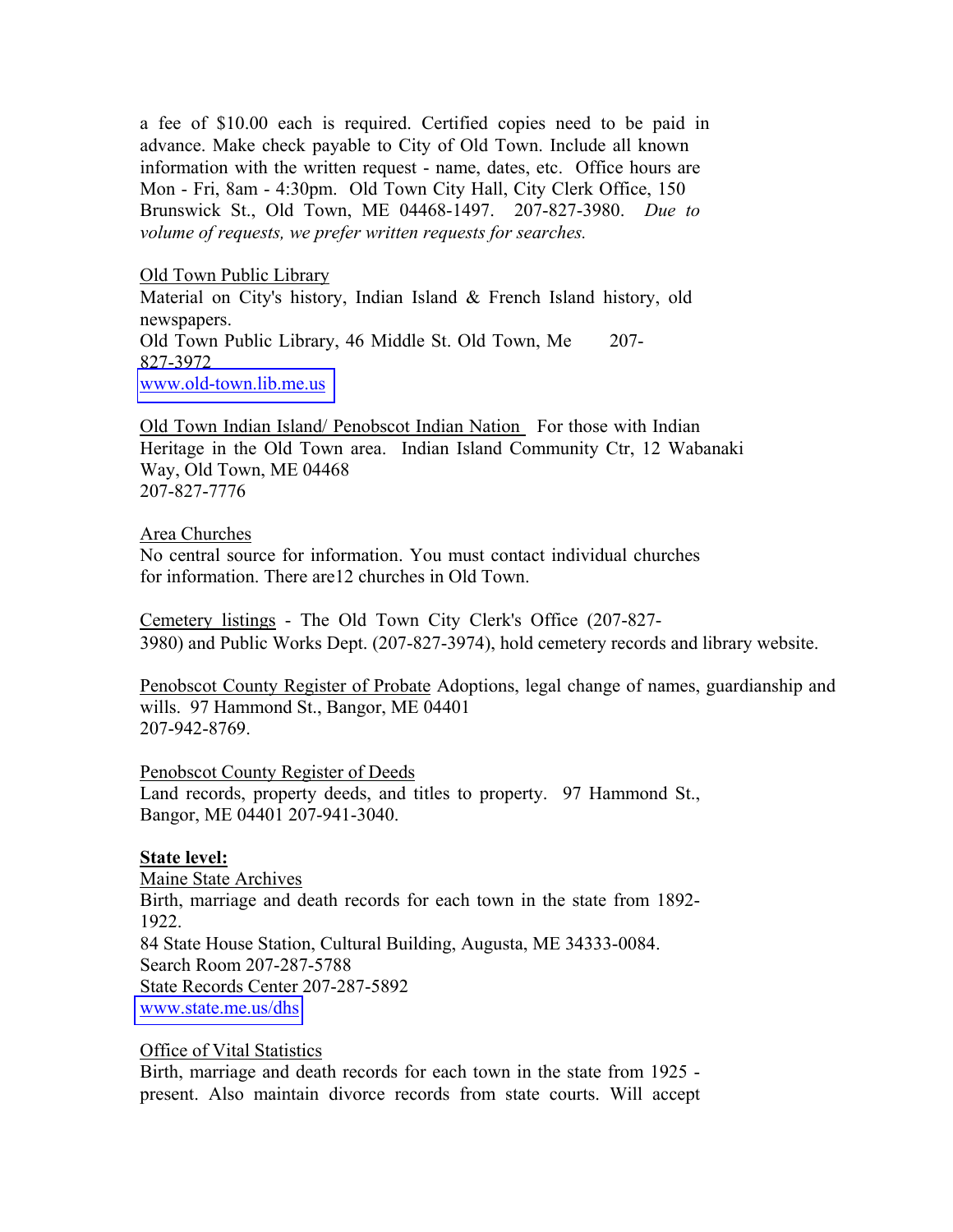credit cards. 211 State St, Augusta, ME 04333-0011. 207-287-3181 <www.state.me.us/dhs>

**Regional and National:**  Patten Free Library Genealogy Room Regarded as the best genealogy history room in Maine. 33 Summer St., Bath, ME 04530

Maine State Historical Society Center for Maine History, Library Research Center, 485 Congress St., Portland, ME 04101 <www.mainehistory.org>

Maine Maritime Museum If ancestors had a shipping or maritime background. Washington St., Bath, ME 04530

National Society of the Daughter of the American Revolution Exclusive cemetery indexes, data from graves of Revolutionary War soldiers, more Phone: 202-879-3229

New England Historical Genealogy Society - Boston. Nations=s oldest society. Phone: 617- 536-5740

Military records, Old Census record, Ship=s Passenger Lists, etc. See website listing for National Archives <www.nara.gov>

Mormon Church Records Seewebsite [www.familysearch.org](http://www.familysearch.org/)

### **Helpful Internet Websites**

<www.nara.gov> *National Archives site-census records from 1790 - 1920; military records Revolutionary War to WW1; military pension records; passport applications back to 1795; ship passenger lists; naturalization; more* 

<www.usgenweb.org> *Links to state and county information.* 

<www.ancestry.com> *Includes Social Security Death Index - find death records by date of death or SSN; databases; more*